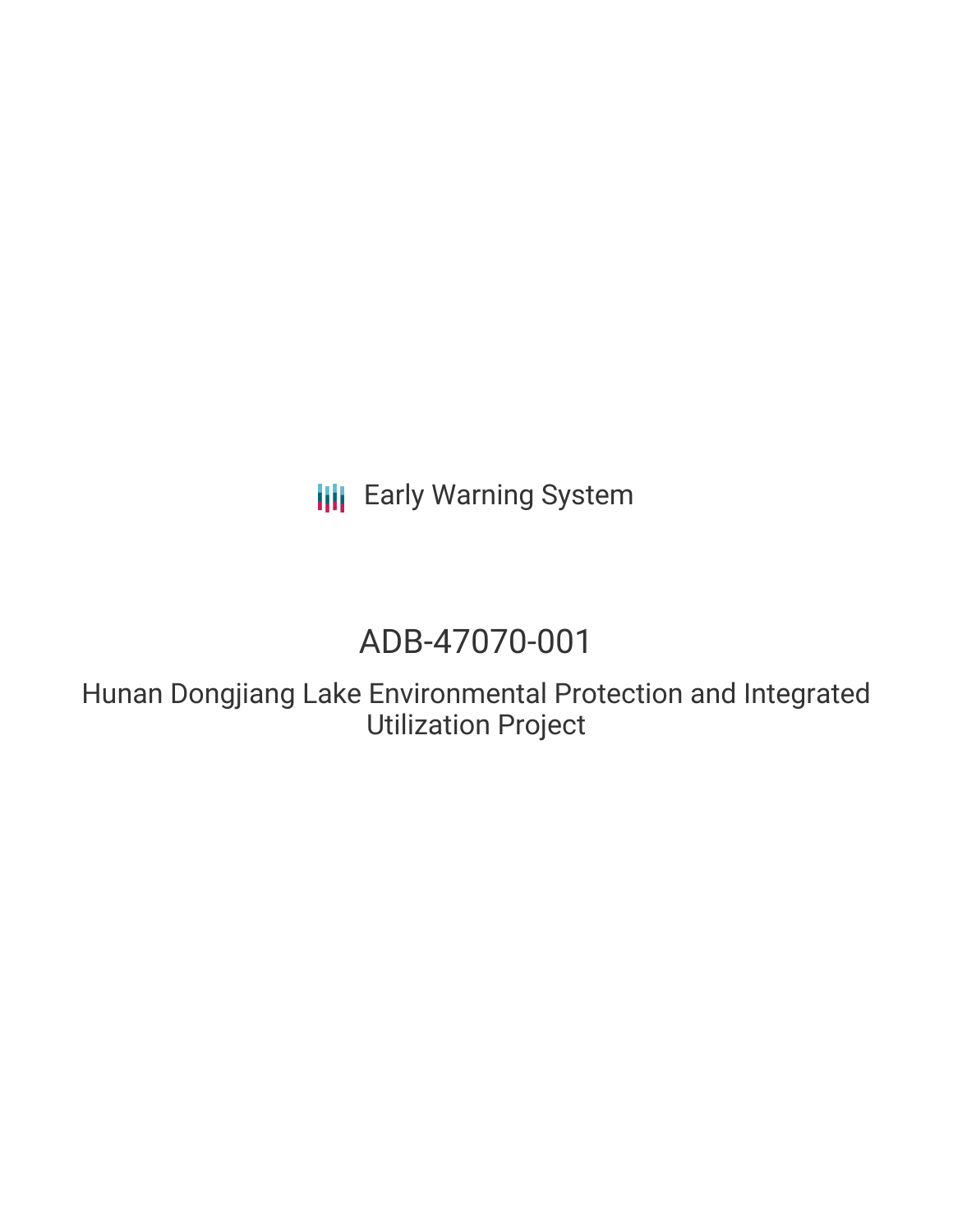

#### **Quick Facts**

| <b>Countries</b>               | China                                              |
|--------------------------------|----------------------------------------------------|
| <b>Specific Location</b>       | Hunan                                              |
| <b>Financial Institutions</b>  | Asian Development Bank (ADB)                       |
| <b>Status</b>                  | Canceled                                           |
| <b>Bank Risk Rating</b>        | А                                                  |
| <b>Voting Date</b>             | 2014-04-04                                         |
| <b>Borrower</b>                | People's Republic of China, Zixing City Government |
| <b>Sectors</b>                 | Agriculture and Forestry, Climate and Environment  |
| <b>Investment Type(s)</b>      | <b>Advisory Services</b>                           |
| <b>Investment Amount (USD)</b> | \$0.80 million                                     |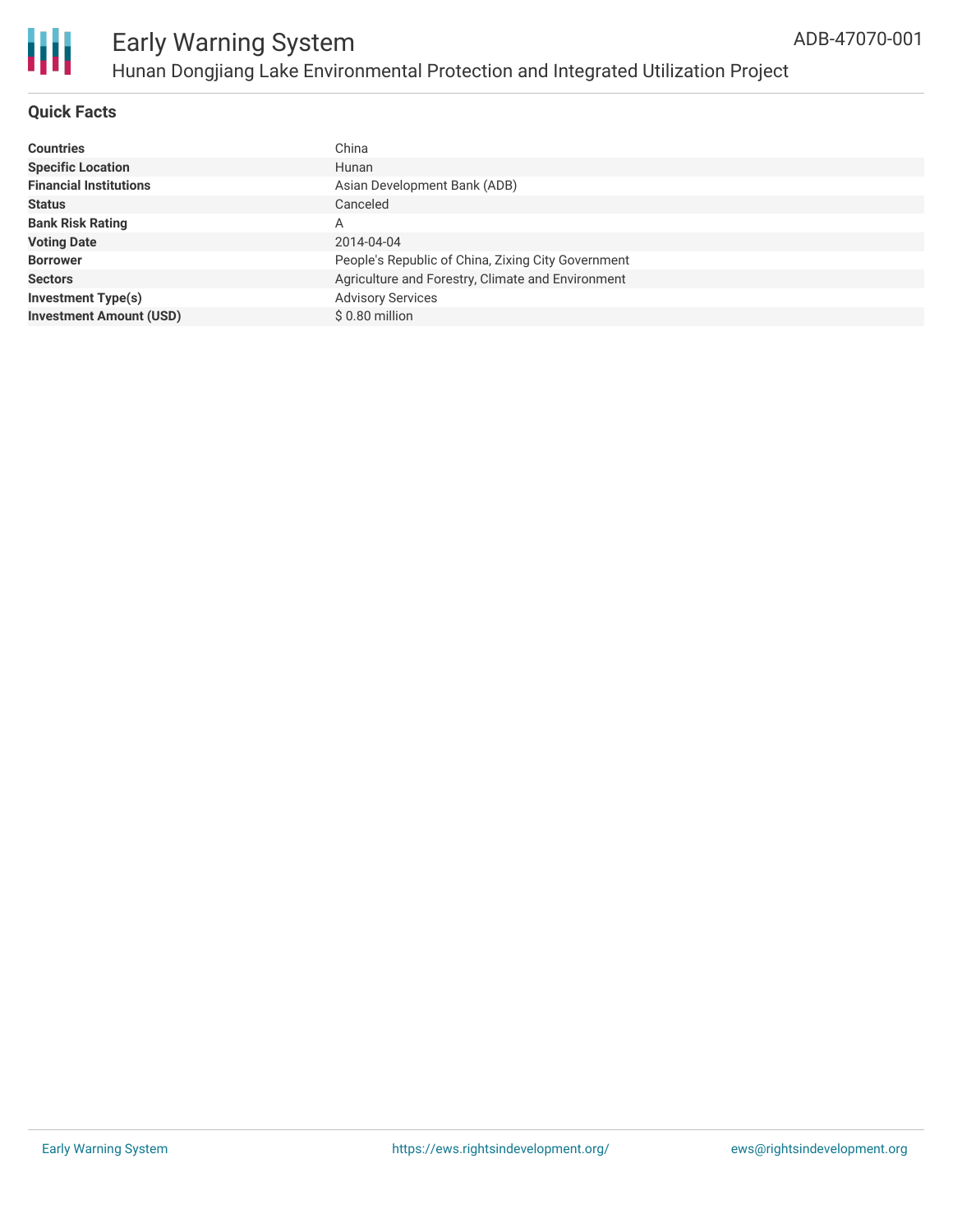

According to ADB website, the expected impact of the project will be enhanced quality of life and sustainable economic development of Xiang River basin in Hunan Province. The outcome of the project will be improved quality of water resource and environment of Dongjiang Lake. The project will include four outputs: (i) improved pollution control, (ii) established urban rural water supply system, (iii) integrated ecosystem rehabilitation and management, and (iv) strengthened environmental and project management capacity.

The project is considered complex as safeguard categorizations for both environment and involuntary resettlement are category A.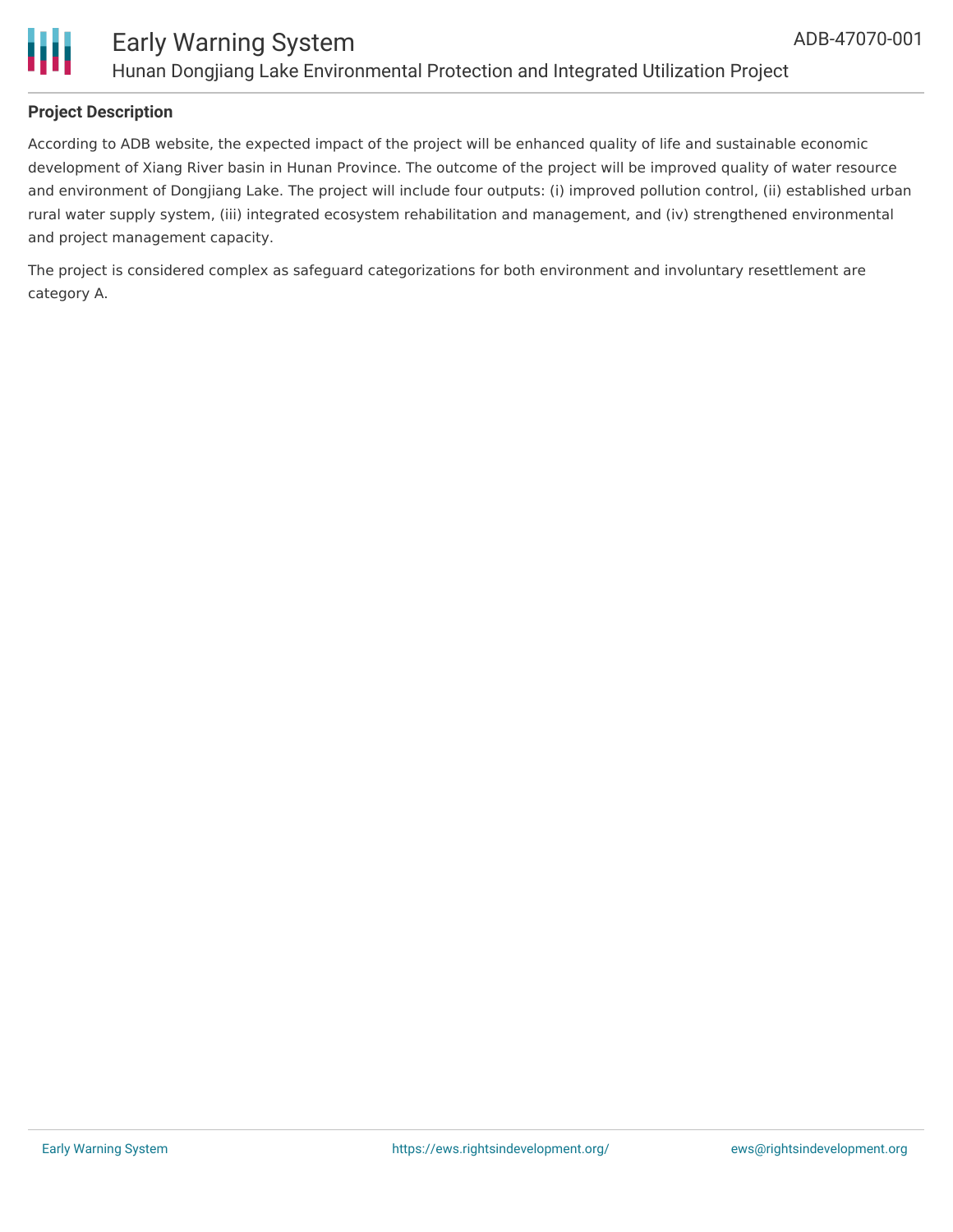

# Early Warning System Hunan Dongjiang Lake Environmental Protection and Integrated Utilization Project

#### **Investment Description**

Asian Development Bank (ADB)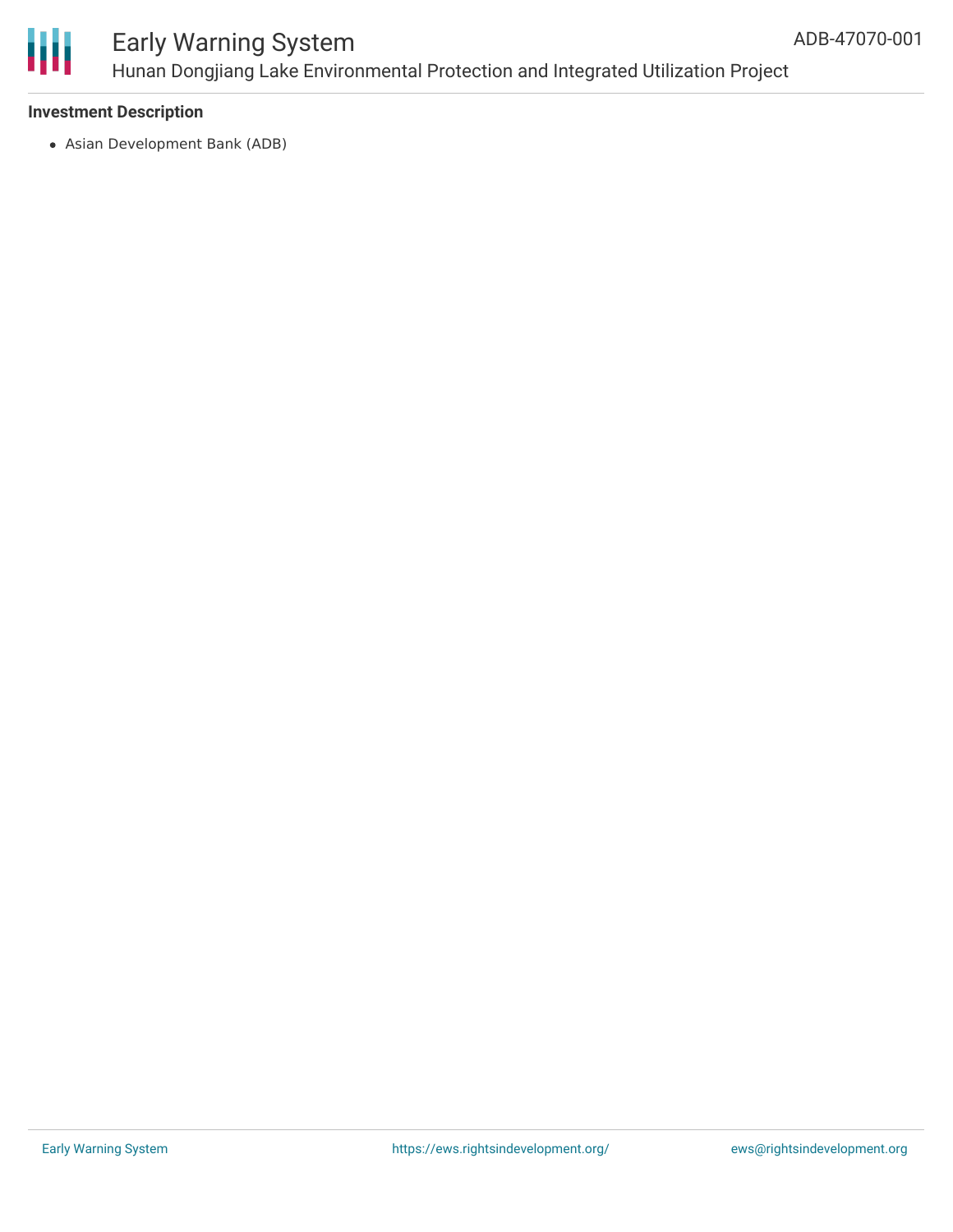

### Early Warning System Hunan Dongjiang Lake Environmental Protection and Integrated Utilization Project

#### **Contact Information**

Project Officer: Zhou, Yaozhou East Asia Department No contact information provided at the time of disclosure.

#### ACCOUNTABILITY MECHANISM OF ADB

The Accountability Mechanism is an independent complaint mechanism and fact-finding body for people who believe they are likely to be, or have been, adversely affected by an Asian Development Bank-financed project. If you submit a complaint to the Accountability Mechanism, they may investigate to assess whether the Asian Development Bank is following its own policies and procedures for preventing harm to people or the environment. You can learn more about the Accountability Mechanism and how to file a complaint at: http://www.adb.org/site/accountability-mechanism/main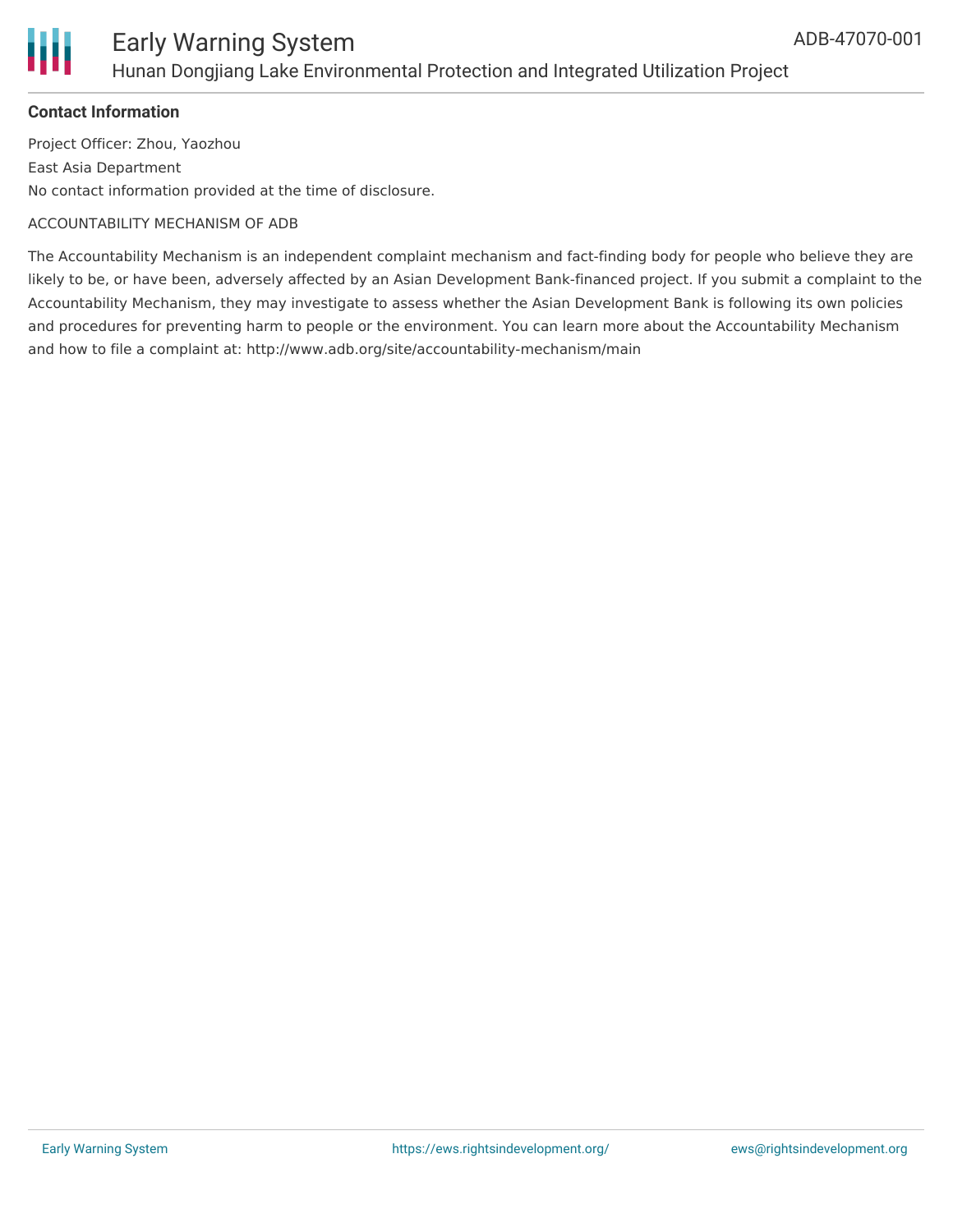

# Early Warning System

Hunan Dongjiang Lake Environmental Protection and Integrated Utilization Project

#### **Bank Documents**

• Project [Disclosure](https://ewsdata.rightsindevelopment.org/files/documents/01/ADB-47070-001.pdf) PDF [\[Original](https://www.adb.org/printpdf/projects/47070-001/main) Source]